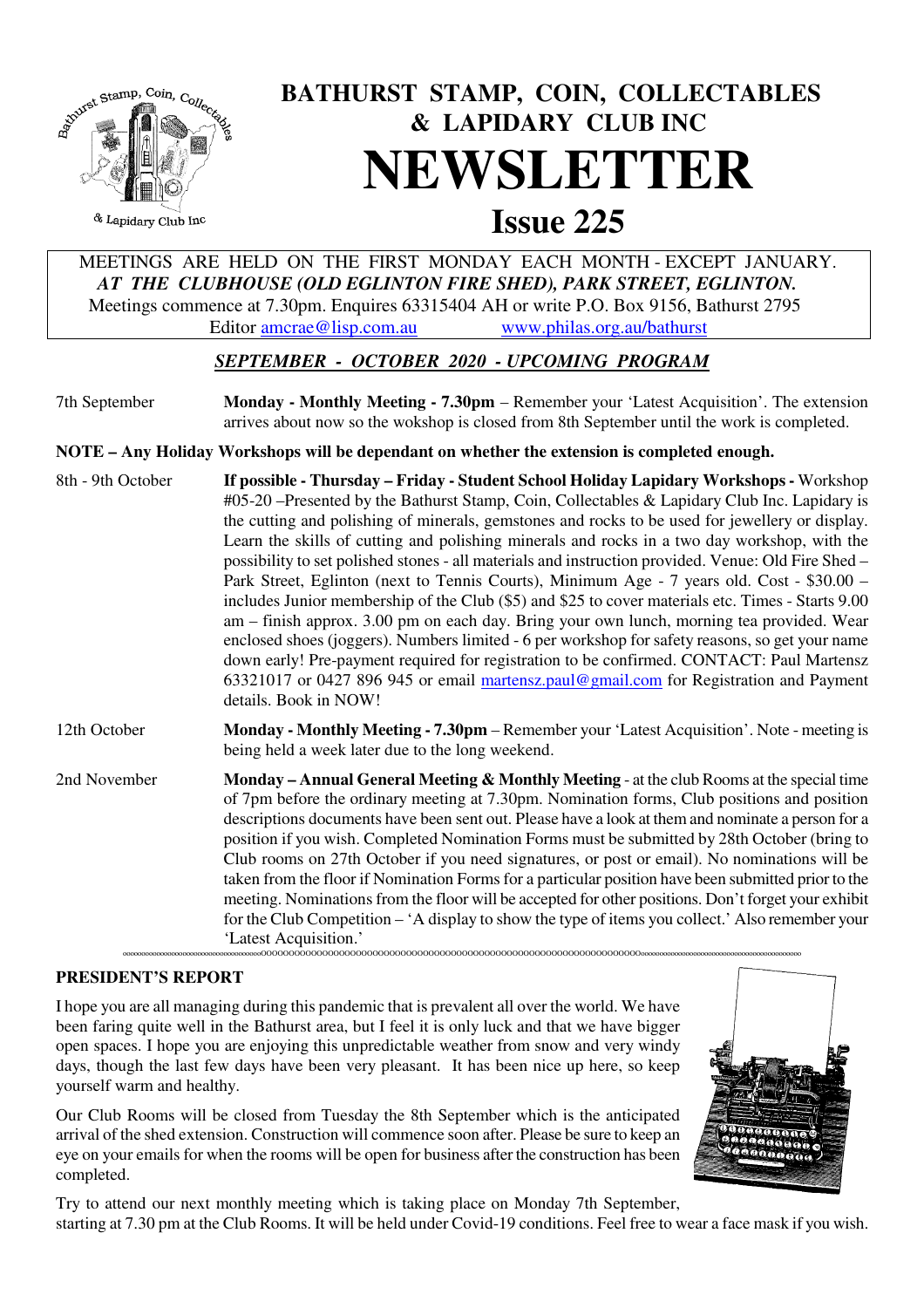Don't forget your latest acquisition for 'Show & Tell' at the end of the meeting!

I would like to call upon all able members (with maybe some younger family members) to participate in a couple of working bees after the extension is completed. These are required to put in the stormwater lines on either side of the whole building. This will be pick and shovel work and the old adage of "more hands make light work" certainly applies here. Let Paul Martensz know on 63321017 or 0427 896 945 or email martensz.paul@gmail.com so we can begin a list of people and their contacts. This work must be completed before the Bathurst Regional Council passes the construction.



It is not clear if we will be able to conduct our well appreciated School Holiday Workshops for Kids. It all depends on the construction of the extension so that maybe it will only be the 8th and 9th October workshop that could happen, we'll see. Apparently there are a number on the waiting list so Paul will manage that.

I was unable to be at the Club Rooms when Christine Perrers had her "Christine Perrers Mineral and Fossil Collection" delivered to our club by her neighbour. Paul Martensz and Alan McRae were there from the club to receive the collection where Christine had hand-wrapped each specimen with its details. There was also a small library of books. We intend to use the collection as a teach tool.



The minerals and fossils were collected in the late 1970s and 1980s. The locations Christine had found her minerals and fossils were in the south edge of the Sydney Basin coast, not too far west of Orange, the South Australian coast, Broken Hill and North Western Victoria. Christine said, "I hope the minerals and fossils intrigue students at your Lapidary Club. Thank you for accepting my minerals and fossils, and the books."

The Bathurst Stamp, Coin, Collectables and Lapidary Club has been most fortunate in receiving a number of donations of equipment, raw materials, rocks, minerals and other collections over the past decade and more. Members are very appreciative of these donations which benefits all our members. Thank You.

Remember that hand sanitiser is available at various spots in the club rooms – so please use it frequently. If you are able to have the COVID SAFE APP on your phone, I encourage you to install it and have it activated.

 *Jeff West, President* 

## **OUR NEW EXTENSION**

oooooooooooooooooooooooooooooooooooooooooooOOOOOOOOOOOOOOOOOOOOOOOOOOOOOOOOOOOOOOoooooooooooooooooooooooooooooooooooooooooooooooooooooooooo

Finally, after what amounts to a decade or more of applying for grants, there is now visual proof that the Bathurst Stamp, Coin, Collectables and Lapidary Club extension is underway. Under Brian Boydell's guidance and supervision we now have the new cement slab out the front.

The following images show the old small slab being sliced up into sections ready for removal.

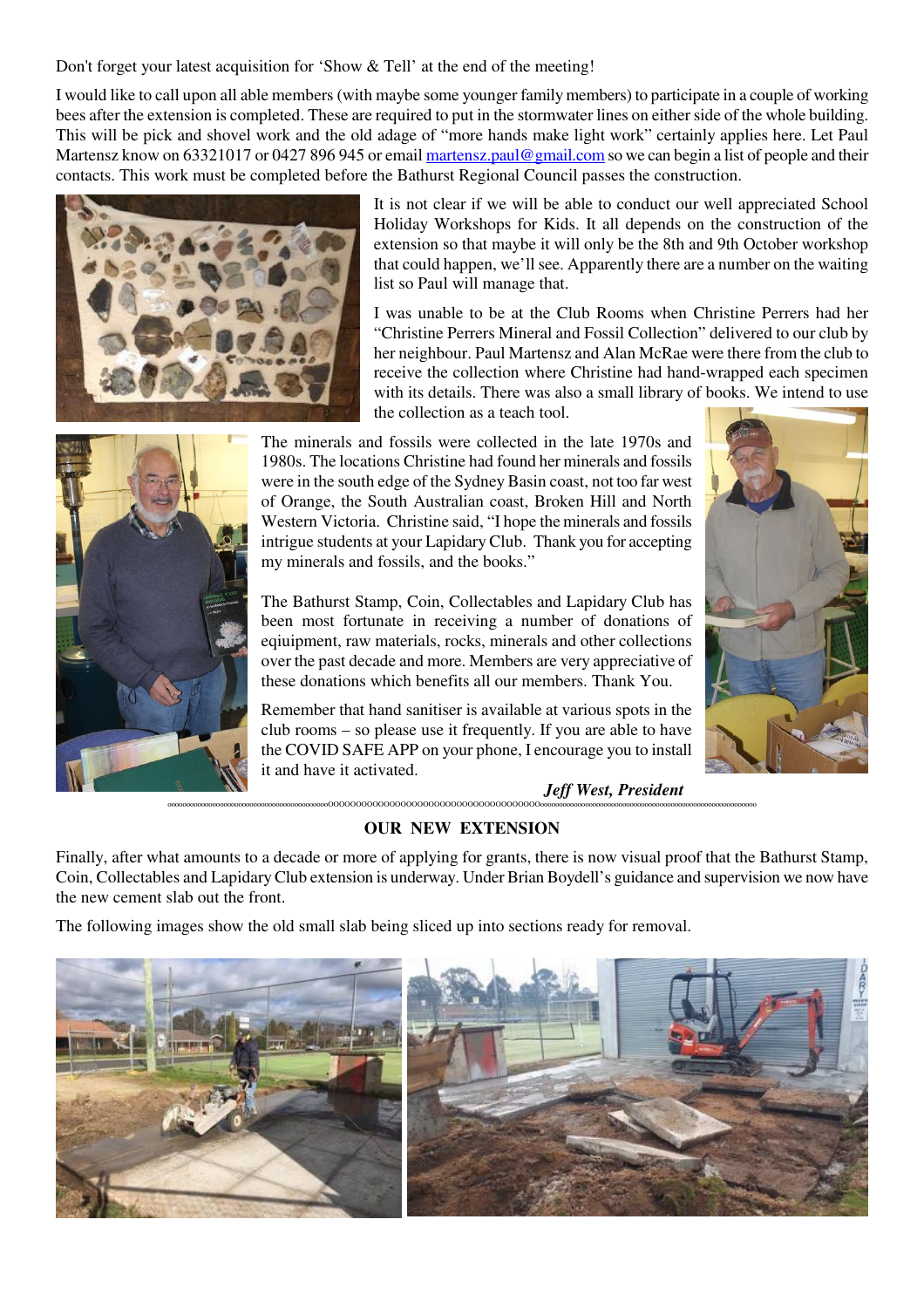The following shows the site preparation work, the pouring of the cement and the levelling and smoothing out.



Job well done guys.

# **ROWLANDS & LEWIS AERATED CORDIAL SHIPWRECK BOTTLE**

oooooooooooooooooooooooooooooooooooooOOOOOOOOOOOOOOOOOOOOOOOOOOOOOOooooooooooooooooooooooooooooooooooooooooooo

This article gives the history of one of our nation's largest aerated cordial manufacturers.

There is no doubting that digging and panning for gold can be very thirsty work. Undoubtedly the gold rushes brought about unprecedented development for the European society in the Australian Colonies, especially in New South Wales and Victoria. Having come through the depression of the 1840s the 'rediscovery' of gold was a windfall to the nation, including a boon to aerated cordial manufacturers.

The news that gold had been discovered in commercial quantities at Ophir, north-west of Bathurst, appeared in the Bathurst Free Press newspaper on 10th May, 1851 - it was to prove a momentous announcement. Five days later the Sydney Morning Herald proclaimed the news of the find to a far wider readership. Within days thousands were heading for Bathurst, on foot, on horseback and by coach - the gold rushes had started. Lucky diggers might find a nugget and get rich but for many it was just hard work, and one worked up a thirst, a thirst that needed to be satisfied by something.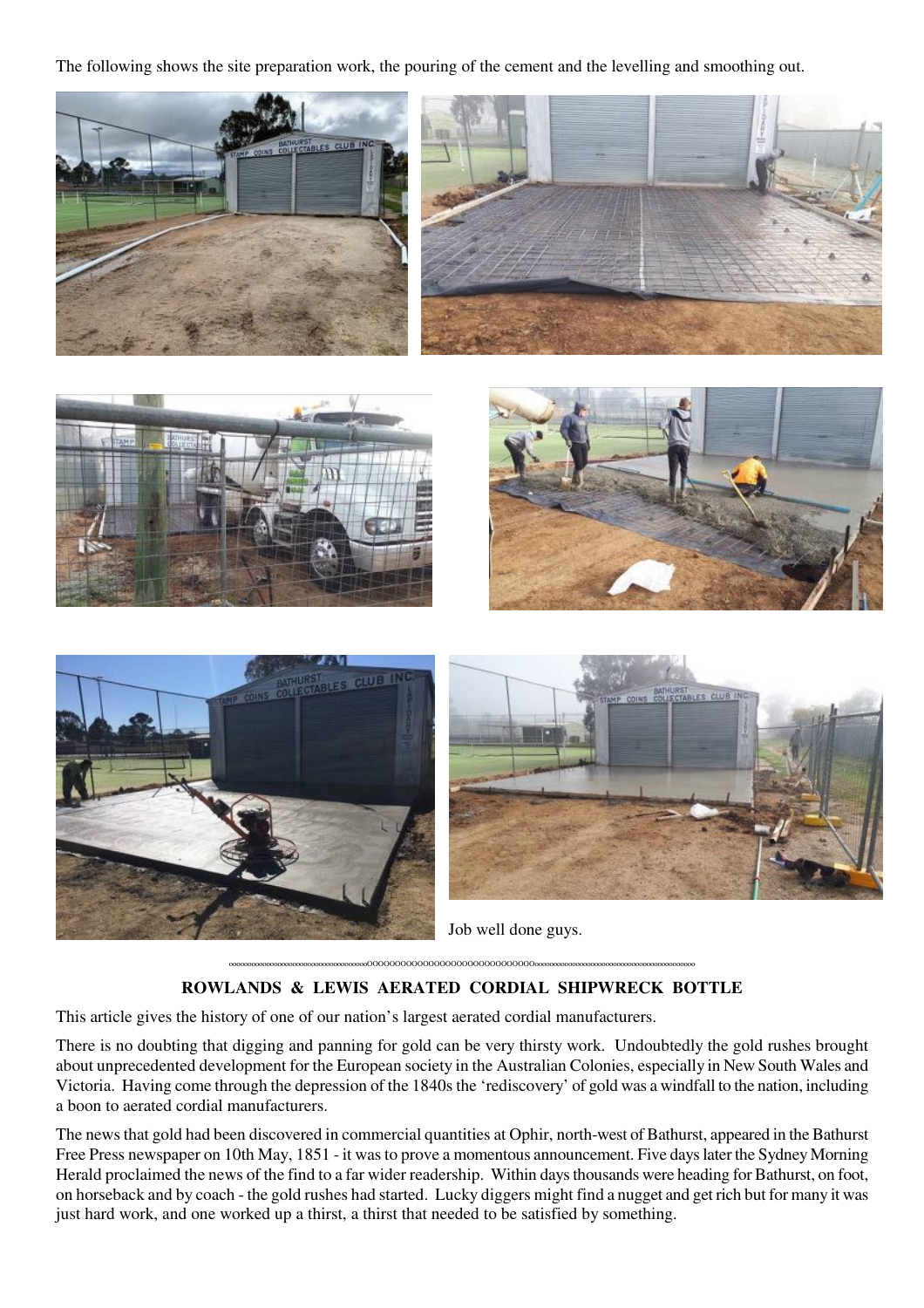The Colony of Victoria was founded in July 1851 and at the same time it was announced that gold had been discovered by Louis Michel, a publican, and his partner William Habberlin at Anderson's Creek, Warrandyte, near Melbourne. Ironically, small bags of gold had been being secretly sent to Melbourne for assaying as early as January 1849 and were being sold to jewellers. It soon became evident that the Victorian goldfields contained immense wealth. Soon men took up their Californian cradles, picks and shovels to head to inland Victoria. Finds had been found at Buninyong and Ballarat. Soon a canvas town grew up as the numbers of hopeful diggers steadily increased. Before the discovery of gold in Victoria it had a population of some 77,000 and within ten years it had grown to 500,000. Bendigo also has its origins from the 'diggings' but Ballarat was to prove the world's richest goldfield.

Evan Rowlands must be considered a pioneer in this country for his contribution to the aerated water and cordial industry. He was born in August 1826, in the small town of Corris, Merionethshire in North Wales. As a lad he worked for a cordial manufacturer who also sold mineral waters. Obviously he heard about the discovery of gold in 1852 and saw an opportunity in a new land so he immigrated to Melbourne. He first tried his luck around Melbourne to find gold. In 1854 he headed to Ballarat to try his luck and was to form a partnership with Robert Lewis, another miner in another venture.

They set up their aerated cordial business firstly in a canvas tent on the edge of Yuilles Swamp (now called Lake Wendouree) where the local miners obtained their water. The two men were fortunate to find a fresh supply of water which was clear and limpid. "Rowlands & Lewis" commenced their business. The miners were a ready market but there were also more than a dozen other similar businesses with the same product. The two men needed an edge and this was to come in the form of a new bottling machine - a Taylor's No 1, which was imported from England. With their range of mineral and aerated drinks they also produced liquors and bitters. From this time, it seems, they were not to look back.

Rowlands was a believer in 'mineral waters' and the two partners read all they could about the product from overseas, especially Europe. He strongly believed that it would also exist in Victoria so he paid two experts to attempt to find it. They were successful at Mount Warrenheip with the water from this natural spring being very clear. This water contained sufficient mineral properties so as not to require any additional salts or other minerals. It was also remarkably free of any trace of organic matter. When the supply was analysed it was found to have been similar to the celebrated mineral waters of



the famous European supplies. The 'new water' proved popular not only with the miners but also for the sick and invalid. Their mineral water was used in the local 'hospital' and was also being sent to Melbourne. Their Seltzer water was transported to the site. They soon began to have supply problems - they could not produce large enough quantities of their now popular flavoured aerated waters, fast enough. The growth saw the two men build a new large, spacious factory. At this factory, on the corner of Dawson and Sturt Streets in Ballarat, they installed steam power to drive the new bottling machines which they had imported at a cost of around £1,000.

By the early 1870s the business was experiencing problems supplying Melbourne, so the partners, in 1873, established another new business at 116 - 118 Collins Street in Melbourne. In 1876, due to poor health, Robert Lewis decided to retire from the business and Evan Rowlands took over on his own and Rowlands Pty Ltd came into being. It was around this time that Rowlands heard about an Englishman, Hiram Codd, who had come up with the idea, designed and developed a bottle with an internal stopper which would not impede the flow of the contents when it was being poured out. Codd's bottle had projecting ridges (called dimples) along the inside of the neck, usually one on either side to hold the glass (and occasionally ceramic) marble which constituted the stopper. By turning the bottle at the right angle when pouring, the marble stayed out of the opening. The method of trapping the stopper is unique to the Codd bottle. Rowlands obviously wrote to Codd about his new bottle.

Evan Rowlands must have been impressed as he bought the sole rights to use Codd's patented bottles and bottling system in Australia in 1876. Large quantities of the 'four way' Codd marble bottles (left) were soon imported along with the necessary equipment.

Rowland's earlier supplies of marble bottles were imported from England but later Australian bottle manufacturing companies, such as Vance and Ross, Alexander's Bottle Works in Sydney and the Melbourne Glass Works also began to make the marble bottles. As there was no deposit payable on empty bottles in the early days Rowland's new marble bottle became a favourite with children who constantly smashed them to get

out the marble to play with or add to their collection. So great was the problem that it sent many aerated cordial manufacturers broke, fortunately Rowlands was not one of them.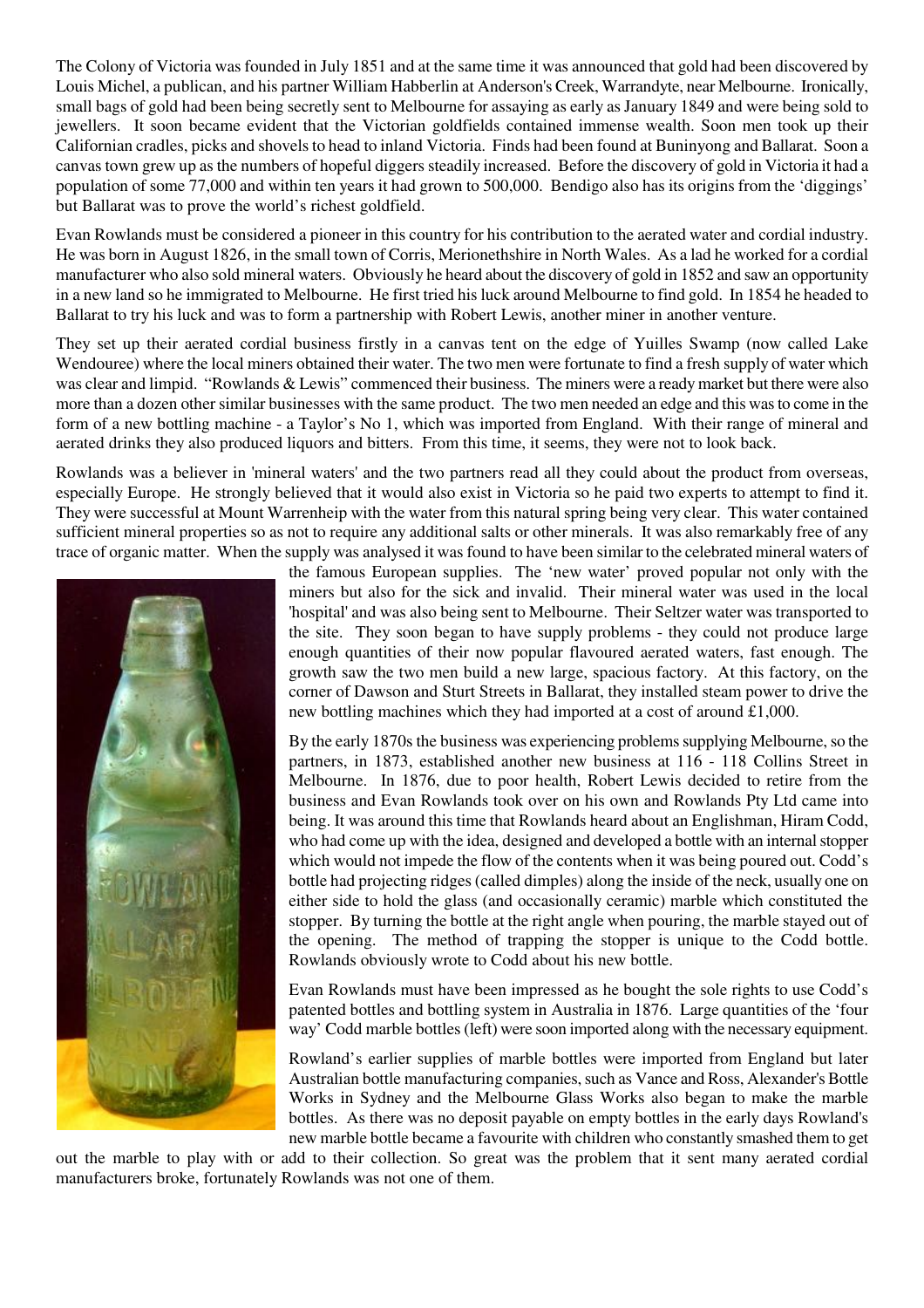With the number of requests for his drinks in Sydney, Evan Rowland decided to look at the situation there. He was aware that his beverages were already being sent to Sydney by ship from Melbourne. At first only a warehouse was used to store drinks that had been sent from Melbourne but two years later in 1886 a factory was built at the corner of Burns Street and Hay Street at Darling Harbour at a cost of £5,000. Two elaborate buildings in English style were constructed on the site, both two storey. Sign writers put signage around the top of the main building – "E ROWLAND'S AERATED  $\&$ MINERAL WATER WORKS." Both buildings were unusually shaped as they followed the street lines and again the



establishment had the latest machinery available. Not long after Rowlands began to market their "Ye Olde English Ginger Beer" in champagne shaped two tone stone bottles. These were ink stamped with 'Ballarat, Sydney & Melbourne.' One of Rowland's main competitors was John Starkey who had taken over the business started by his father William Starkey in 1838. Starkey's was a household name in Sydney and had a high reputation, especially with brewed ginger beer.

**Left** - An amber coloured blob top soda of Rowlands - Ballarat, Melbourne and Sydney. The death of Hiram Codd on Monday, 18th February, 1887, aged 50 years, must have been a shock to Rowlands, however he continued to use the marble bottles. Suitable springs were finally located at Katoomba in the Blue Mountains west of Sydney and a lease was drawn up with the New South Wales Government. The New South Wales Government Railways received the contract to cart the water from Katoomba to the Sydney factory but it soon became obvious that this arrangement would not be satisfactory so a new factory was constructed at Katoomba. A large sign was later erected telling patrons that Rowland's "Table Waters, Cordials, Liquors & C were by appointment to Vice Royalty." Rowlands had new Codd bottles made which featured the 'four dimples', only this time the names of Ballarat, Melbourne, Katoomba and Sydney were embossed on it. The new Melbourne factory began construction at this time also.

A new depot was established at Newcastle in New South Wales in 1890 with supplies being sent from the Sydney factory by boat. Some eight years later there was a mishap with a shipment and it failed to arrive. In 1898 the news that the vessel 'Maitland', along with its cargo, had been wrecked was sent back to Sydney by telegraph to be greeted by disbelief and horror. The 'Maitland' was

an iron paddle steamer and held a romantic place in the hearts of many along the New South Wales coast where it had spent twenty eight years on the Newcastle-Sydney run. The 880 ton steamer belonged to the Newcastle and Hunter River Steam Ship Company and was used to carry passengers and freight from Newcastle to Sydney and back again. The paddle steamer



had been built in 1870 in Glasgow and sailed out to Australia.

It was the 5th May, 1898, and gentle rain had begun to fall in the afternoon as the loading of the 'Maitland' was completed. A south-easterly wind began to blow during the evening and the "old salts" felt that it was an ominous sign after the dry spell. The 'Maitland' left Sydney at around 11pm in the evening and proceeded down the harbour. On board was a heavy cargo and over fifty passengers with Captain Skinner in charge. One consignment on board was a number of crates of Rowland's cordials, in Codd bottles, bound for the Rowlands depot in Newcastle. As the night went on the wind gathered more force, in fact so strong was the wind that verandas, roofes and trees throughout Sydney came tumbling down. Boats tugged at their

moorings in the harbour, many broke away, and it added to an ominous warning.

So too, the 'Maitland', out on the harbour, was finding the going rough as even before leaving Sydney Harbour huge seas hit it, smashing her fanlights and extinguishing all lights in the saloon. It soon became evident to both the crew and passengers that the journey would be very unpleasant but as the vessel had been through many storms before the crew were not worried.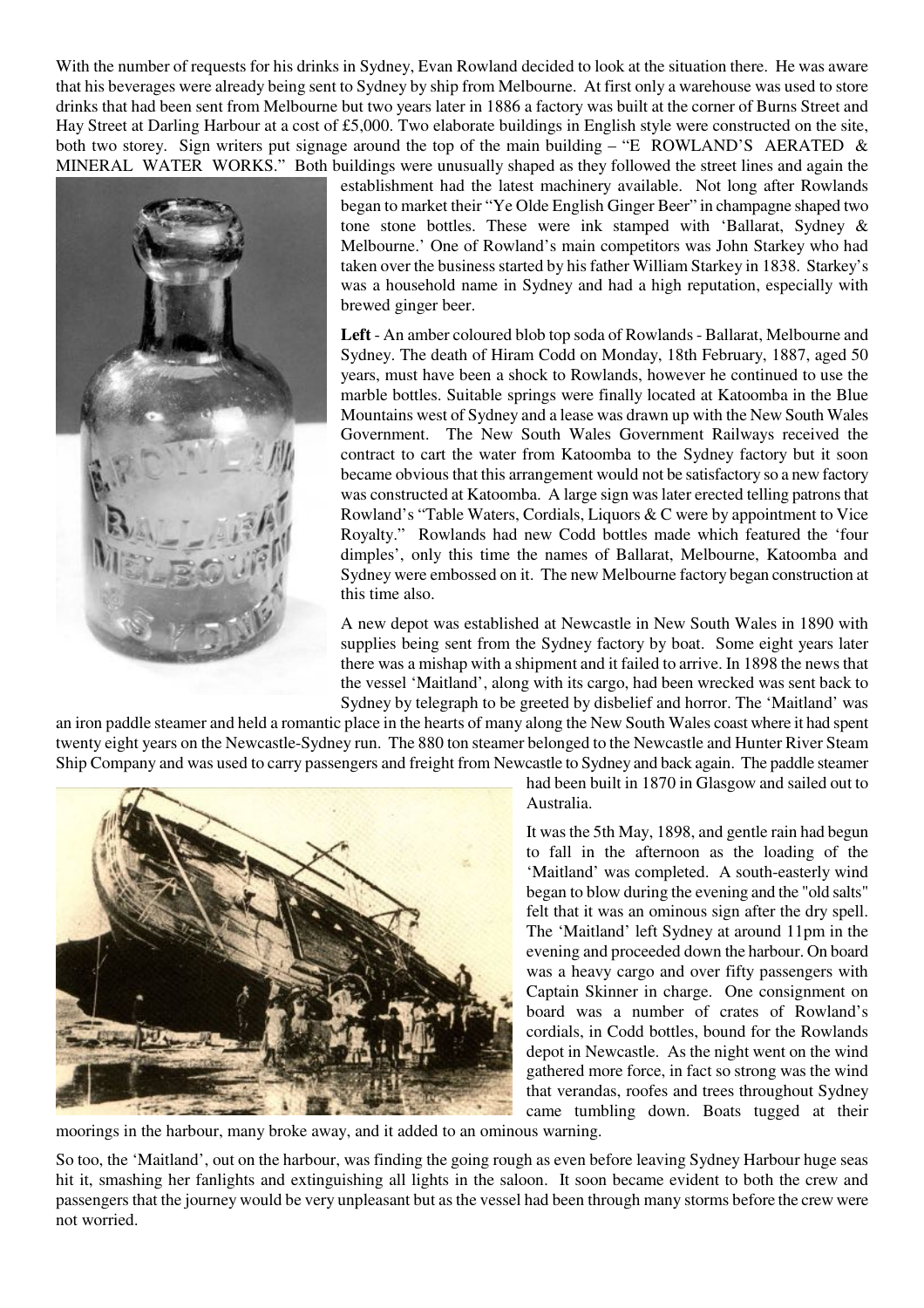About 1am when the 'Maitland' was well out to sea the waves began to "play havoc with the deckhouses on the starboard side." Temporary repairs were attempted and as this was being done part of the deck cargo of machinery broke loose and stove holes near the paddle wheels allowing water in. The captain soon realised that they needed to lighten the load so it was all spare hands to work to throw the cargo over the sides. The heavy seas continued to break over the vessel and it was rapidly taking on more water. The pumps were unable to cope. In the darkness Captain Skinner was unable to judge the steamer's position, in fact it was so dark that they could not even see the lights of the Barrenjoey lighthouse. The captain changed course to make for Broken Bay as buckets tied to ropes were being lowered into the holds in a vain attempt to try to get more water out of the vessel.

The boilers were also becoming a problem as they too were being affected by the water. Wood and kerosene were "liberally used" but the fires were extinguished and the engines lost steam and ceased to function - the vessel was now completely helpless. The 'Maitland' was about two miles off the coast being blown towards the rocks and nothing could be done. Lifebelts were handed out and passengers were reassured by the crew but told that the steamer may not stay afloat too long. Finally, around 5.45am, the 'Maitland' hit the rocks with the heavy seas breaking over the steamer. Then, with tremendous



force, the ocean seemed to pick up the vessel and swung it around, breaking it amidships between the funnels. The chief officer was washed out of the rigging and a number of steerage passengers were washed into the surging surf as the fore section rolled over and over. Two unsuccessful attempts were made to get a line ashore before a passenger was successful and a thick rope was tied to a boulder on shore. Many passengers and crew then proceeded to hand over hand to safety until the rope broke and three souls were swept into the boiling surf, never to be seen again. Six people stayed on board, the captain, three firemen, the boatswain Carl Johansen and a baby girl, until low tide when another line was run to the wreck and these remaining survivors crossed to shore on the rope.

Reports that the steamer 'Maitland' had run ashore caused even more excitement in Sydney. To add to the confusion many telegraph and phone lines had been damaged and broken in the gale force winds so information on the fate of the steamer was at first, scarce. Finally came a report from the Barrenjoey lighthouse that "an object that looks like a steamer ashore about four and a half miles from Barrenjoey, one and a half miles from Cape Three Points. The sea is apparently breaking over her. Weather too thick to see her distinctly. Supposed to be the 'Maitland'. By the following Saturday the tragic news was being reported in the Sydney Morning Herald. The 'Maitland' had been blown off course in the raging seas that had been whipped up by the gale force winds. Fortunately the vessel had crashed upon the rocks but not with the total loss of life as first feared. Of the sixty three passengers and crew, twenty four vanished. Many of the survivors had been injured as they were dashed against the rocks. **Left** – A codd bottle from the 'Maitland' wreck. The insurer, the South British Insurance Office, launched an investigation into the tragedy as did the New South Wales Government. In 1957 two fishermen recovered the 'Maitland's' bell which was incorporated into a memorial nearby. They also recovered several complete Rowland's codd bottles with the town names - Ballarat, Melbourne and Sydney. The Rowland's Katoomba plant was quite well situated to serve the central west of New South Wales as well as Sydney. They were able to send wooden crates of aerated waters by rail to places west such as Lithgow, Bathurst and Orange. One Bathurst aerated cordial manufacturer at the time, Mr. A.B. James, was rather put out by the products that Rowlands was sending to Bathurst. James need not have been too

concerned as Rowland's products were unable to get a good foothold on the local trade.

Rowlands died in 1894 and his estate supervised the business until 1906 when the new company, E. Rowlands Pty Ltd, was formed with the head office in Melbourne. They were one of the earliest businesses to introduce the 'new open air' trucks to make their deliveries around Sydney and Melbourne. These 35 horsepower trucks could carry four to five times as much as the horse-drawn carts**. AKM** oooooooooooooooooooooooooooooooooooOOOOOOOOOOOOOOOOOOOOOOOOOOOOOOOOOOooooooooooooooooooooooooooooooooooooo

## **LATVIA AND LATVIA REPUBLIC WARTIME STAMP AND BANKNOTE WORRIES**

Many people would be unaware that the small nation of Latvia produced both some unusual emergency paper money and postage stamps (see top of next page) during the chaotic days after the Great War when normal trade routes and supply systems were disrupted and many things were in short supply in the new republic. Latvia is a small country on the Baltic Sea between Lithuania and Estonia. Its capital is Riga and the scene of a good deal of fighting during the Great War. Prior to the first war this country was a part of the Russian Empire. When war was declared many of the male population were mobilised for war production or to fight. Food was requisitioned as was clothing, horses, vehicles and fuel. Soon most of their citizens were committed to the war effort. This nation has, over the centuries, suffered the invasion and suppression of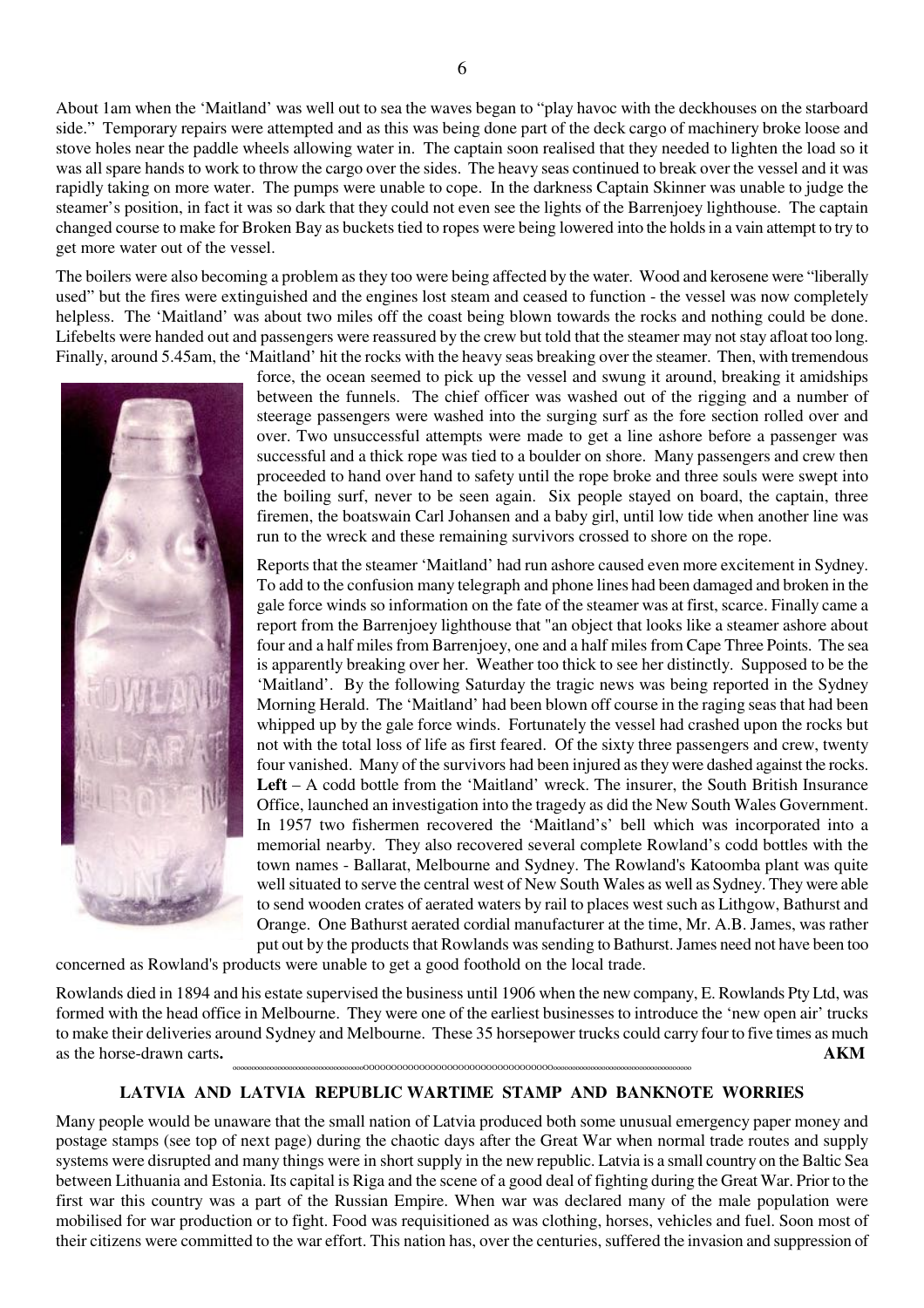other countries. For some 700 years Latvia, along with Estonia to the north and Lithuania to the south - the three, known as the 'Baltic countries', have endured the rule of Sweden, Germany, Poland and Russia.



In 1915 the Imperial Russian Army asked for volunteers to form some Latvian Riflemen Battalions. The newly-formed units were sent to the Eastern Front to fight against the German 8th Army and other Austro-Hungarian forces. The Russian Army retreated from Latvia in 1915 and later there was a mass evacuation to Central Russia of Latvian inhabitants during the spring and summer with some 800,000 citizens leaving Latvia as refugees. Factories and equipment were also loaded onto trains and moved to avoid German occupying forces.

Various battles took place

around the country with the Christmas battles commencing two days before Christmas in 1916. Although the Germans were caught by surprise and the Russian 12th Army, comprising 184 battalions, had a numerical advantage, things did not go the Russians and Latvians way. Due to the Russian Army not sending promised reinforcements some 45,000 died. The fighting took place in temperatures which hovered between minus 25 C and minus 38 C. By October 1917 the German forces had gained control over the capital Riga. In February-March 1918 a further German offensive saw the occupiers take over much of the rest of Latvia.



Finally, an avenue to Latvian independence was initiated in early March 1918 when the Brest Peace Treaty was signed between the Germans and the Russians whereby Russia arranged to pull out their forces from Latvia and other territories and proclaim their independence.

The war had certainly disrupted their production of postage stamps and banknotes and the occupation by the Russian and German forces didn't help. Issues of stamps were printed on the back of unfinished banknotes, old maps and vice versa with banknotes printed on sheets of stamps. There were numbers of stamps that were overprinted for special purposes as well as revaluing stamp denominations as they had used up certain values (left).



After the proclamation of the Republic of Latvia in 1918, there were a numerous

diversity of currencies circulating in the country. There were German banknotes, ostrubles, ostmarks and Russian rubles and kopecks. To confuse things promissory notes were distributed by a number of town municipalities.

Banknotes issued in Germany and the Baltic States were subjected to



hyperinflation, especially in the early 1920s.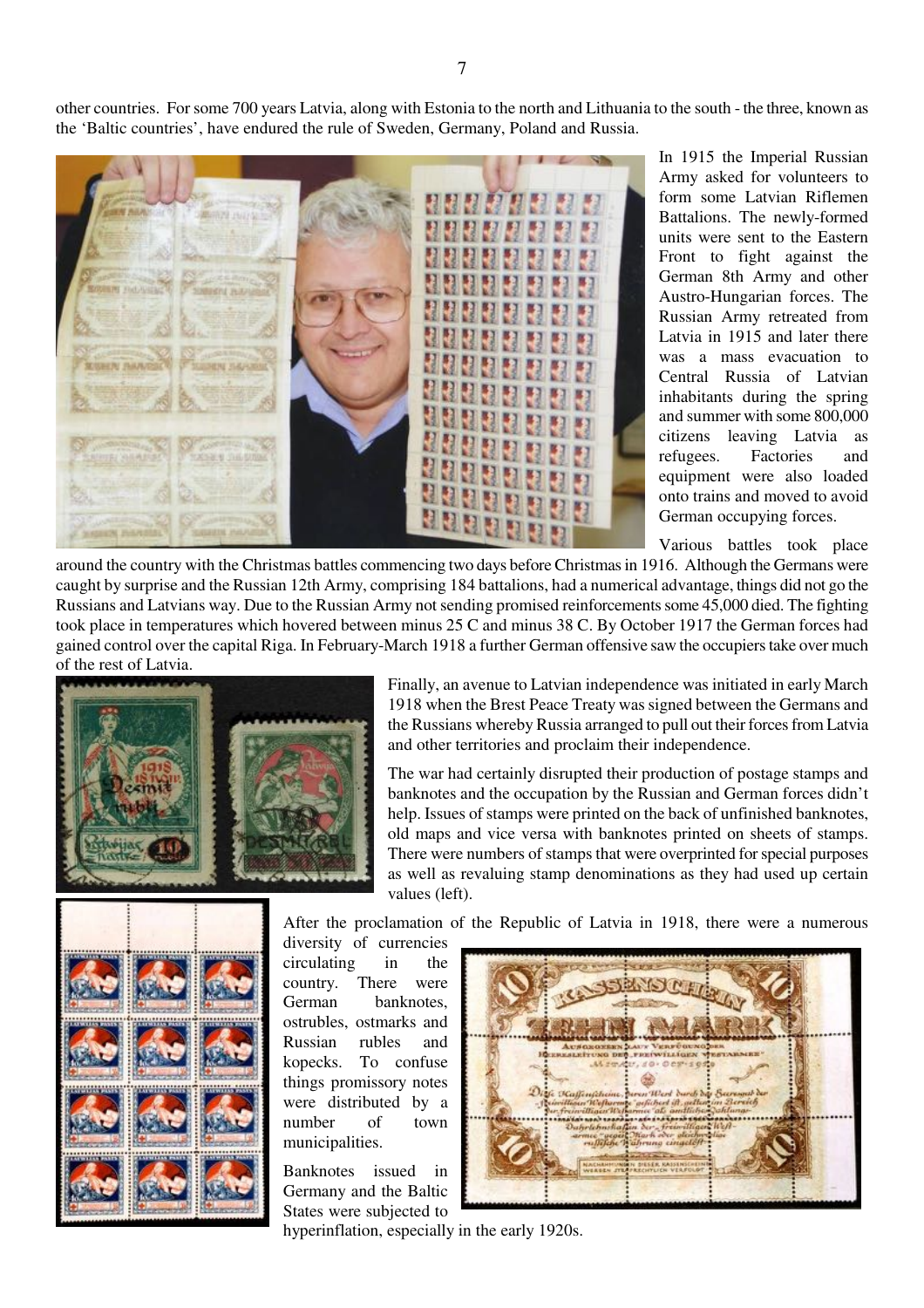Bottom of this page - Left and Right – these two images show the postage stamps that were used to post letters, documents and parcels and part of the sheet of 10 mark banknotes they were printed on. The stamps can be found with different banknote designs on them. Latvian postal authorities cleverly made use of any suitable paper left behind by retreating Germans and the Bolshevik Russians, including both uncut banknote sheets and discarded military maps, the latter including sixty five different German military maps as well. Today, full sheets of these banknote stamps command a reasonable price.



**Left and right** – A Latvian Republic Government Currency Note with the value of 10 Rubli. This is a very basic design and was issued in 1919.

In February 1919 Latvia's Provisional Government issued their first currency notes which were authorised



by the Minister of Finance. They were Treasury notes with their denominations in rublis. Until September 1922 currency notes were printed in denominations of 5, 10, 25 and 50 kapeiku and 1, 2, 5, 10, 25, 50, 100 and 500 rubłı.



**Left - The obverse of the brown on yellow 1928 issue of the 25 latu note featuring an old sailing ship to the left and modern steam ship to the right. The image of Krisjanis Valdemars is featured within an ornate oval at the top.** Krisjanis was born on 2nd December, 1825, at "Vecjunkuri" homestead in Courland in Latvia. The son of a Lutheran curate he graduated from his local parish school and then worked as a teacher, later going to university. He became the spiritual leader of The First Latvian National Awakening and the most prominent member of the Young Latvians movement. He died in December 1891 in Moscow in Russia.

As a means of making Latvians rich he assisted in establishing the first Latvian Naval School in the country in 1864. Within a few years numbers of other Latvian Naval Schools were instituted in various coastal towns of Latvia. This enabled hundreds of Latvian peasant sons to obtain a free education and become captains or seamen. Shipbuilding commenced in coastal towns and villages leading to the first Latvian national merchant fleet.

**Right** - The reverse of the 1928 issue 25 latu note, which was printed by Waterloo & Sons, banknote printers in England. Bradbury, Wilkinson and Company also printed notes for the country. By 1934 Thomas De La Rue had the printing contract.



Democracy was not to last as the country become a dictatorship in the 1930s. Latvia was occupied again by the Soviet Union in 1940 under their agreement with Germany and, ironically, when German forces invaded Latvia during World War Two they located a number of sheets of 'banknote stamps' in the Riga museum. In 1944 the country was retaken by Russia and established as a member republic of the Soviet Union. **AKM**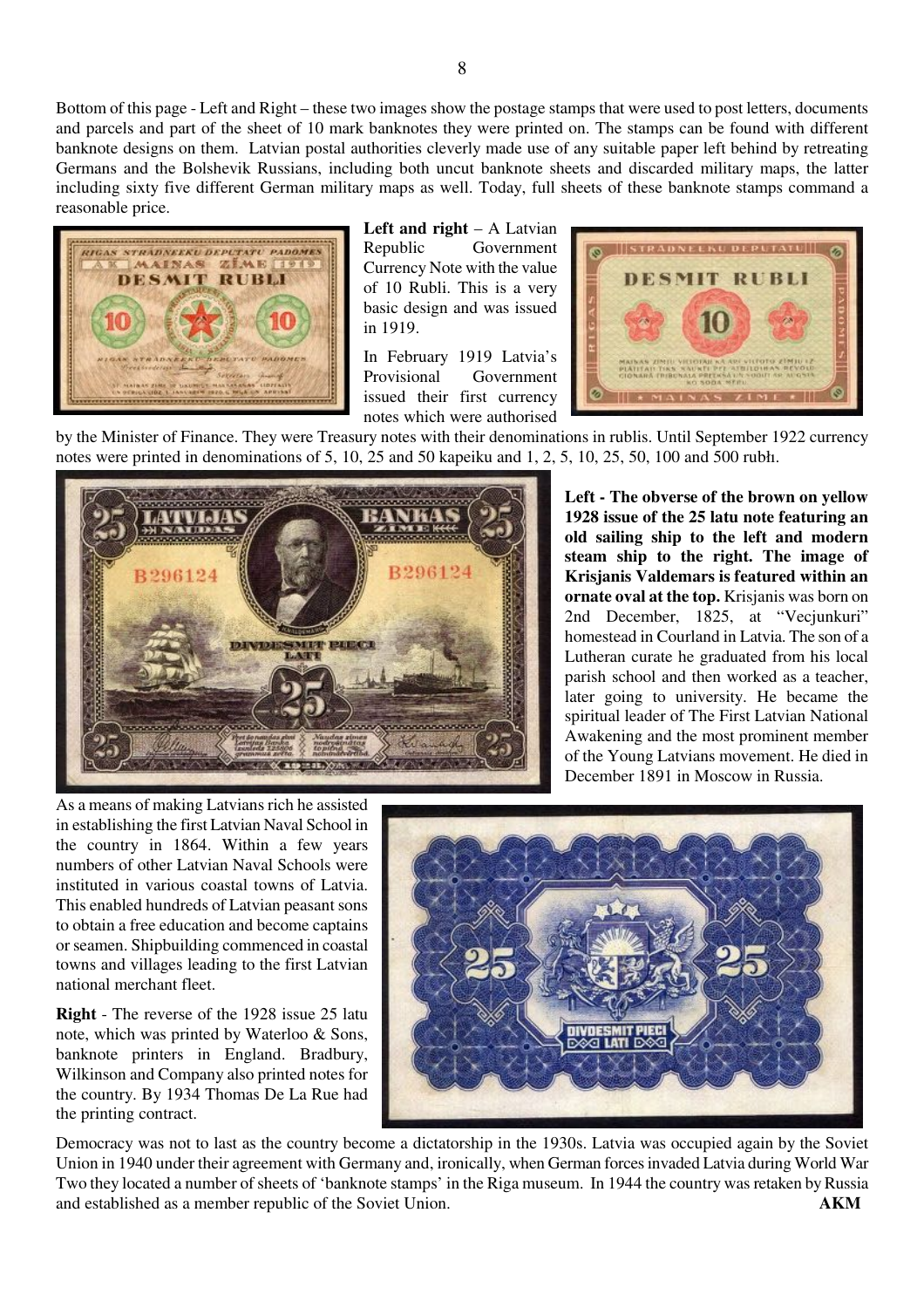#### **SMOKEY QUARTZ**

Smokey quartz holds a certain fascination for many rock hounds and fasceters alike. The Bathurst and Oberon district turn up some very nice smokey quartz specimens from time to time, up to a couple of feet long in some cases.



Smokey quartz is a variety of quartz. It is a silicon dioxide mineral with the crystals ranging in colour from a light greyish brown, brown to yellowish brown to nearly black. This colour is the result of aluminium impurities and natural irradiation. Occasionally one can see crystals that are an amalgamation of what looks like amethyst and smoky quartz.

Smokey quartz can form as crystals, drusy or in a massive form and in spectacular fashion in some locations. It is almost always transparent to translucent through to nearly opaque.

Mineral collectors and gemmologists learnt about the term "Smokey Quartz" in 1837 when Mr. J.S. Dana likened the semi-precious stone with its colour associated to smoke within the stone.

This type of mineral has been known for thousands of years with Roman artisans useing smokey quartz to fashion some of their intaglio seals with their incised carving – the design sunk below the surface. Cylinder seals,

along with ring seals, were also engraved by

the Sumerians. Chinese craftsmen found that the smokey quartz was popular for ornaments and snuff boxes. The Germans carved the material into crucifixes to ward away bad luck and evil spirits. Carved smokey quartz was a popular material for signet rings more than a century ago.

Certain tribes of Australian aboriginals had medicine men who used smokey quartz and quartz crystals. They are considered sacred and are used in certain tribal ceremonies. It was also prized by the Indians of



North America for their ceremonies as seen by the smokey quartz attached to the top of their ritual wands. The Cherokee Indians even traded the smokey quartz crystals.



Long before the Victorian era, intaglio seals came back into fashion again to be made into rings, pendants, fob seals, wax seals and spinner seals that incorporated designs of family crests, Coats of Arms and other symbolic or heraldic designs. Once completed, most were mounted into silver or gold mountings, or in some cases diamonds by a specialised jeweller.

There are places in the world where smokey quartz can have a special association such as 'Cairngorm quartz' which comes from just one region of Scotland in the Cairngorm Mountains. Down through Scottish ancestry this form of Scottish smokey quartz has embellished traditional Highland outfits, used especially to decorate kilt pins and the handgrip of the small, single-edged knife called a 'sgian dubhs'. The Scottish mineral is distinguished by its amber-coloured smokey quartz.

'Cairngorm quartz' became so well known in the 1800s that this form of smokey quartz is now the National Gemstone of Scotland. As the national gem of Scotland it is well sought after and is referred to as a "cairngorm", having taken its name from the area in

which it was found. Even earlier, in the sixteenth century, and before, the Druids believed that the cairngorm smokey quartz emanated special 'spirits' and was thus considered a sacred stone.

The Cairngorm Mountains can boast the most widespread area of elevated mountain terrain in Scotland. It is within this mountainous region that one finds where the granite occurs in cavities and veins or pockets of pegmatite which contain the gem famous minerals. Pieces, and even perfect specimens, can be found almost anywhere from the watercourses to the scree fields or within cavities. Whilst most specimens are not of any sizeable proportions some of the historic finds of large crystals, or groups of crystals some larger cairngorm crystals have weighed in excess of 50 pounds.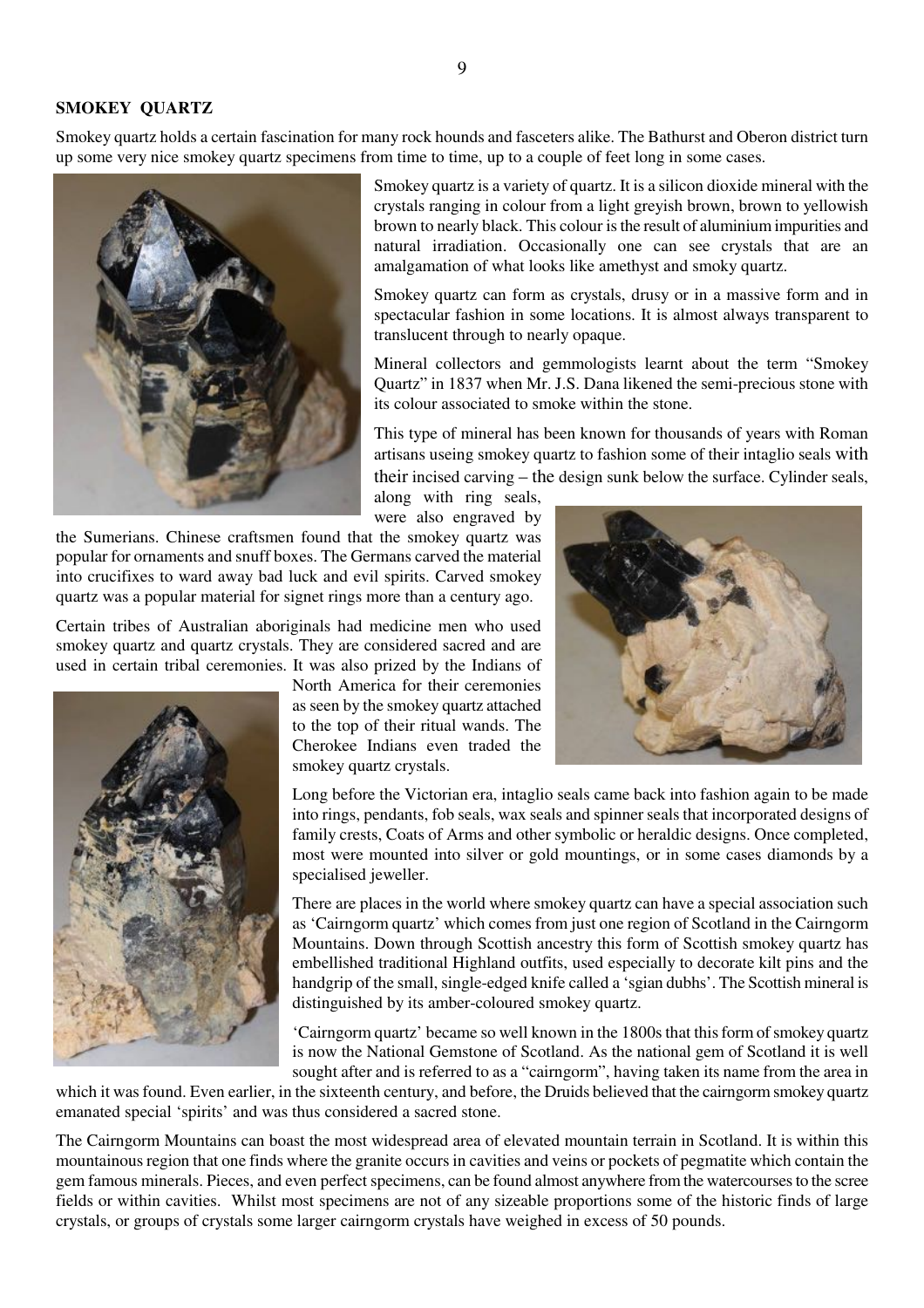It became so popular in Queen Victoria's time that prospecting for cairngorm quartz for some was a small business, whilst it was a pastime for the local Scotsmen. Though it was definitely an attraction of Her Majesty Queen Victoria (right) and her husband, Prince Albert, who boosted the interest in the smokey gems from the Cairngorm Mountains. The Queen sought out fine specimens which can be seen today in Balmoral Castle. When Queen Victoria's Scottish Cairngorm brooch was acquired it created a good deal of attention. As interest grew more 'prospectors' arrived along with mineral dealers seeking the 'Cairngorm precious stones'.

Scottish lapidaries in the mid 1800s sought out the famous smokey quartz to facet and polish to create eye-catching cabochons to make pieces of jewellery. At one time the greyish brown smokey quartz specimens were sought after by Scottish seal engravers. Looking at early Scottish newspapers one finds evidence that Edinburgh and Aberdeen had several lapidary businesses, as did Perth and Inverness. **AKM** oooooooooooooooooooooooooooooooooooOOOOOOOOOOOOOOOOOOOOOOOOOOOOOOOOOOooooooooooooooooooooooooooooooooooooo

> With the amount of work going on in China constructing massive roadworks these days it is probably not unusual that special 'finds' are being made. From ancient pottery objects, weapons, coins, farm tools, old settlements, bones and grave objects, even fossils are being discovered.

> This Keichousaurus youngi primitive water reptile fossil was dug up in a mountainous province in southwest China. Their name is derived from Kweichow, now known as Guizhou Province, the area where they were found in China. It was here in Xingyi that the first fossilised specimen was discovered in 1957 after living between 251 million and 199 million years ago in the Triassic Period.

> These small marine reptiles became extinct during the Triassic-Jurassic mass extinction occurrence. By this time they had highly adjusted to their aquatic environment. They flourished in large schools wallowing in the warm shallow waters.

> Chengzhi Hu, who found the first example, wrote a description of what he had found. His report basically said that the reptiles had a long tail and neck with elongated, five-toed feet with longish digits. The forelimbs were flattened to assist with swimming. Its pointed head and short snout had very sharp teeth allowing it to catch fish in the open water or where they were hiding amongst rocks.

> Some palaeontologists feel that towards the end they may have lived in the marshes and swamps. They walked on land, going back to the water to catch food such as small amphibians, invertebrates and small fish.

Specimens of the Keichousaurus genus ranged in length from 15 cm to 30 cm, while other types of genus ranged up to 2.7 metres in length. The smaller reptiles were commonly referred to as 'Pocket Dinosaurs' by the Chinese. Triassic marine reptiles, such as this one, gave birth to live young rather than laying eggs, made possible by their mobile pelvis. Several pregnant specimens have since been found and researchers feel they gave birth in the water.

All the various fossilised extinct aquatic reptiles of the group Sauropterygia are known as Sauropterygians and were quite common. The name sauropterygian means 'lizard flippers' and were good examples to fossilise. All Sauropterygians were carnivorous fish eaters and all had four paddle-like limbs. It has been found that they are distantly related to the dinosaurs. The fossil remains are quite often located in a fine preserved condition. Occasionally small fossil fish can be found on the fossil plates. Many genuine fossils have been damaged on extraction and repaired later. However, worst of all is the number of fakes around which has happened after the Chinese Government stopped all exports of vertebrate fossils. These small Keichousaurus reptiles have only been found in China to date. **AKM** 

#### **"THE MESOZOIC SEA DRAGONS"**



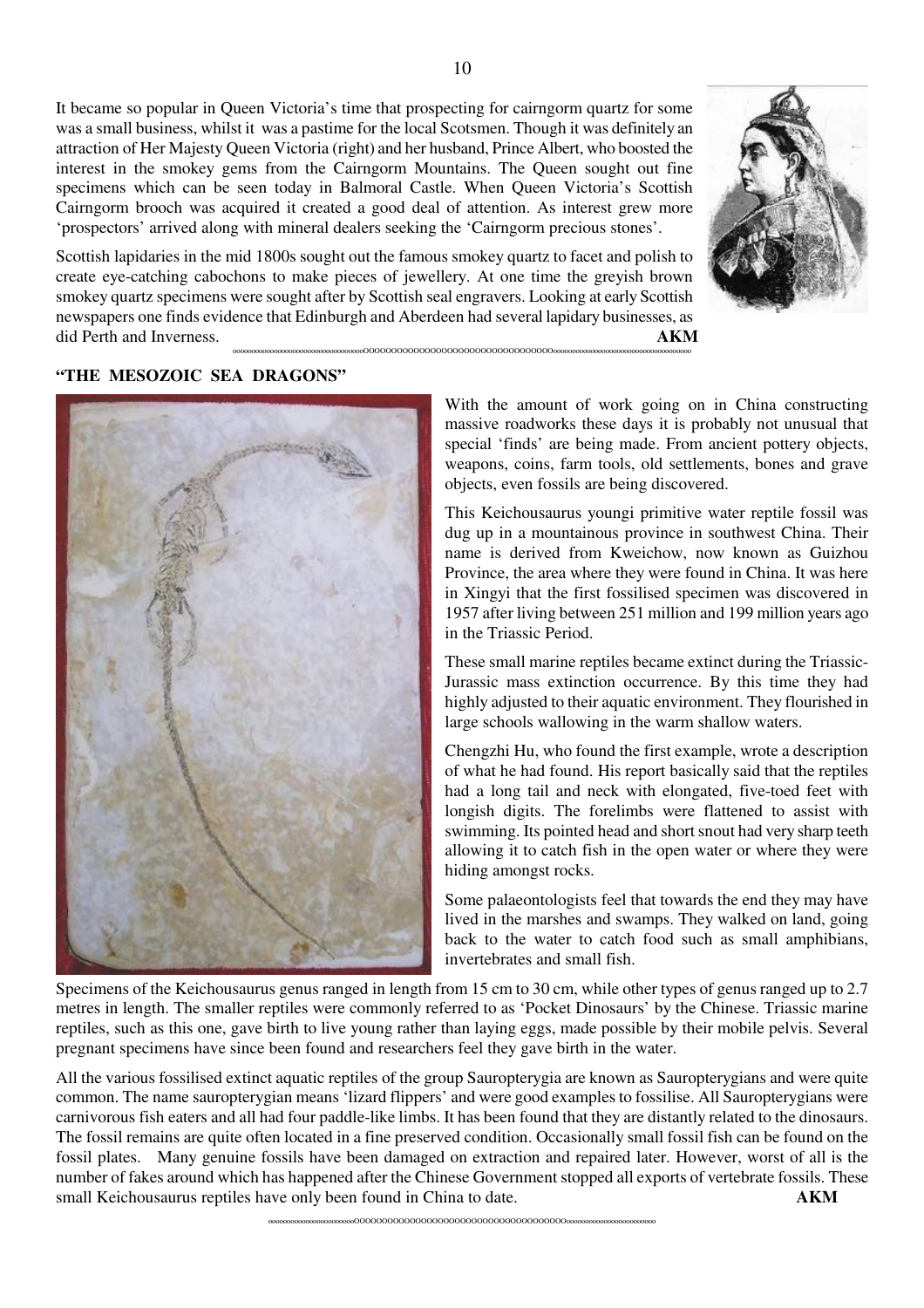## **HAIR DECORATIONS – COMBS, HAIR DAGGERS, HAIR ORNAMENTS & HAIR PINS**

The drawings of the hair decorations within this article are from a company catalogue from the early 1900s. There were 16 pages of illustrations on the subject and could be ordered through the postal system. There is a long history of mankind using decorative combs in their hair. Collectors seek these antique items today for their collections.

Men and women have been managing and decorating their hair in some form since the Stone Age. Crude combs made of boxwood have been found in ancient graves, some dating to over 22,000 B.C. Gold hair rings have been discovered by archaeologists that date back to around 9,000 B.C., though they would have been rich owners. Items used to accessorise the hair also dates back to prehistoric times, commencing with a piece of stick crudely made into a one-pronged stick. These were made from whatever natural materials they could find wherever they were living at the time. Designs and shapes obviously differed with the various ancient cultures around the world. It seems that it was the Mesopotamian women who used headbands to hold back their hair around 3,500 B.C.

During the Bronze Age in Ancient Europe from around 3000 BC – 1200 BC hair bands and rings were made from clay, solid gold or lead which had been plated with gold by craftsmen. From around 700 BC to 500 AD the ancient Greeks and Romans, which were centred on the Mediterranean Sea, saw their women set their hair with tortoiseshell combs. Amongst wealthier women crowns decorated with flowers and leafy foliage were particularly popular. The Egyptians had their hair rings made from pottery or stone, the two most popular stones being jasper and alabaster or jasper. The more elaborate the design the higher the woman's social status especially if it incorporated precious gems and other stones embedded into their hair rings. Ancient Chinese women used combs that they wore as a hair accessory to reflect their social status.

Most ancient Africans, and many traditional Africans today, use seashells and stone and shell beads to accessorise their hair. They would make combs of ivory, bone and wood. The natives in America traditionally incorporated bones from all sorts of native animals, including feathers, to adorn their headdresses. Other natives used items from deceased birds, namely bones, beak and head and feathers to make a hair decoration which was hung from the back of the head on the bride's wedding day. American Indian men from the Chippewa Tribe would attach a bird skin to their headdress when going off to fight another tribe or war with the white man.

The French in the 1600s saw men wearing hair pins, called 'bobbing pins', just as much as women. This allowed the men to have their wigs sitting more neatly on their heads. The common bobby pins of the 1920s was to change many things for ladies hair. Company catalogues contained pages of line drawings featuring the various decorated hair combs and clips and their prices. The Sears, Roebuck & Company catalogue was very popular in America in the 1890s and early 1900s.



Left - Hair daggers, 'sticks', hairpins and combs which really have the appearance of a fork, were principally to hold a young lady's long hair in place. The two-pronged dagger varied in length but around 5 to 6 inches was common in 1900.

Imitation tortoise shell and native tortoise shell were popular though the original tortoise shell was more expensive. A basic design imitation shell cost 2 shillings and sixpence as compared to a more elaborate design

which could cost you up to 7 shillings. Real tortoise shell

combs measuring 4½ inches wide and 3½ inches high could set one back about £3 and it too was very ornately designed. Then one could purchase one decorated with paste stones for an extra cost. Some 'sticks' could incorporate some very elaborate and beautiful designs.



**Right** – A curved side hair comb with paste settings made from genuine tortoise shell. Bamboo, wood, bone and ivory were used to make combs in the 1880s and later. Some types of combs were made of brass wire, however from around 1910 many of these combs would be moulded from a polymeric plastic which was manufactured from phenol and formaldehyde.



The material was named 'Bakelite' with this synthetic product transforming lives from this time. By the 1930s Bakelite was being used everywhere in everyday products.

**Left** – A straight side hair comb with paste decorations was particularly popular during the 18th century. At that time the most universally used material for paste was lead glass, a very transparent flint glass with an abnormally high lead content that

reproduced the fire and shine of gemstones. As the demand for jewellery increased various experimenters attempted to produce suitable fake gems. From very early times the imitation of gems was experimented with. Over time the numbers of imitations gradually increased until 1758 when a colourless glass paste appeared.